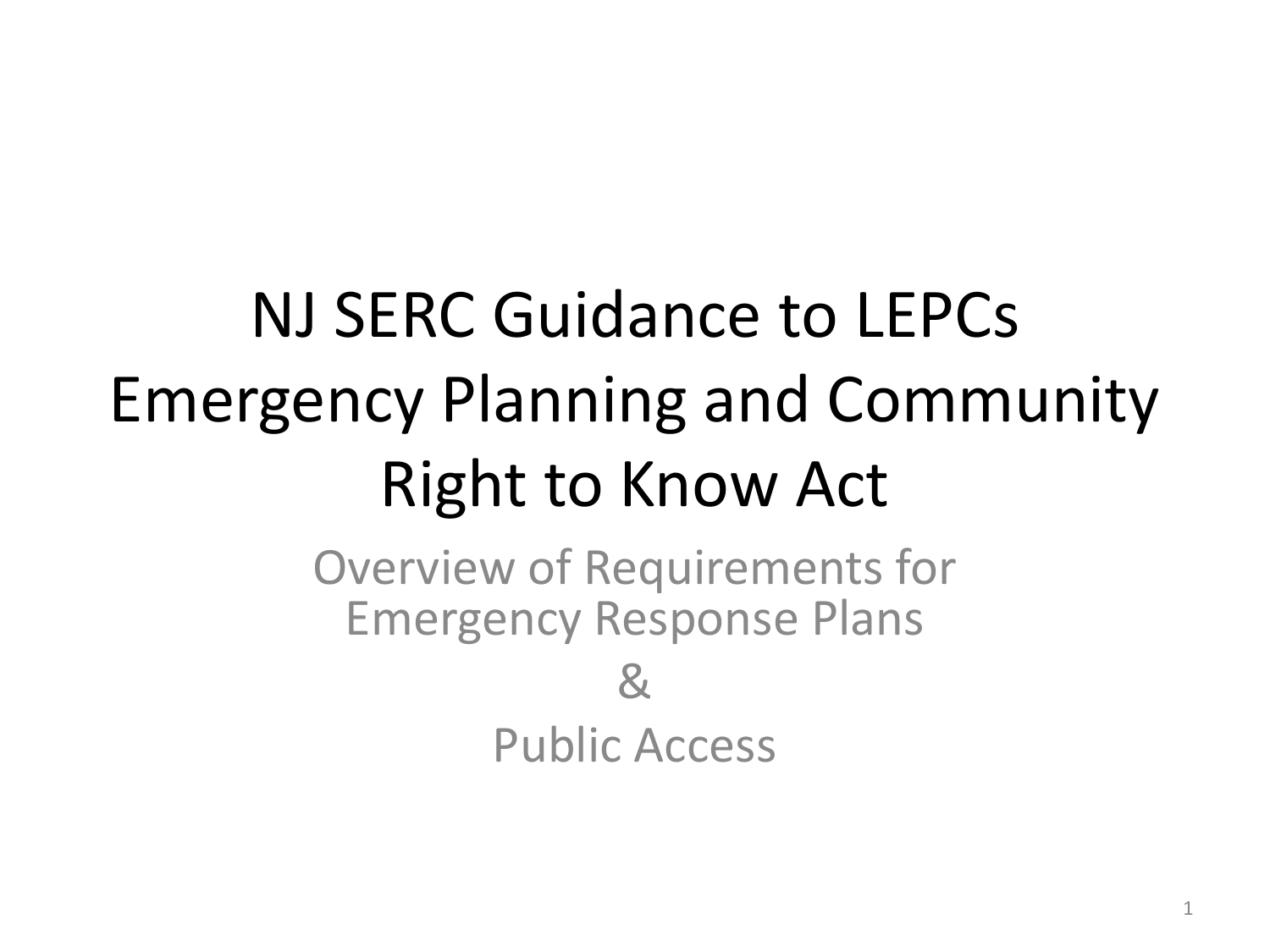# Purpose of Presentation

- This is not an extensive overview of the Emergency Planning and Community Right to Know Act (EPCRA)
- The focus is on two areas:
	- Emergency Response Plans (ERPs)
	- Public Access & Notification
- Background:
	- The EPCRA program began in the 1980s and addresses preparedness and planning for hazardous chemical storage at specific facilities
	- ERPs must contain 9 specific categories of information
	- EPCRA requires that ERPs and other documents must be made available to the public, but under limited circumstances
- Contents of presentation:
	- Broad overview of Subtitles A & B
	- Detail on ERPs & public access requirements to comply with EPCRA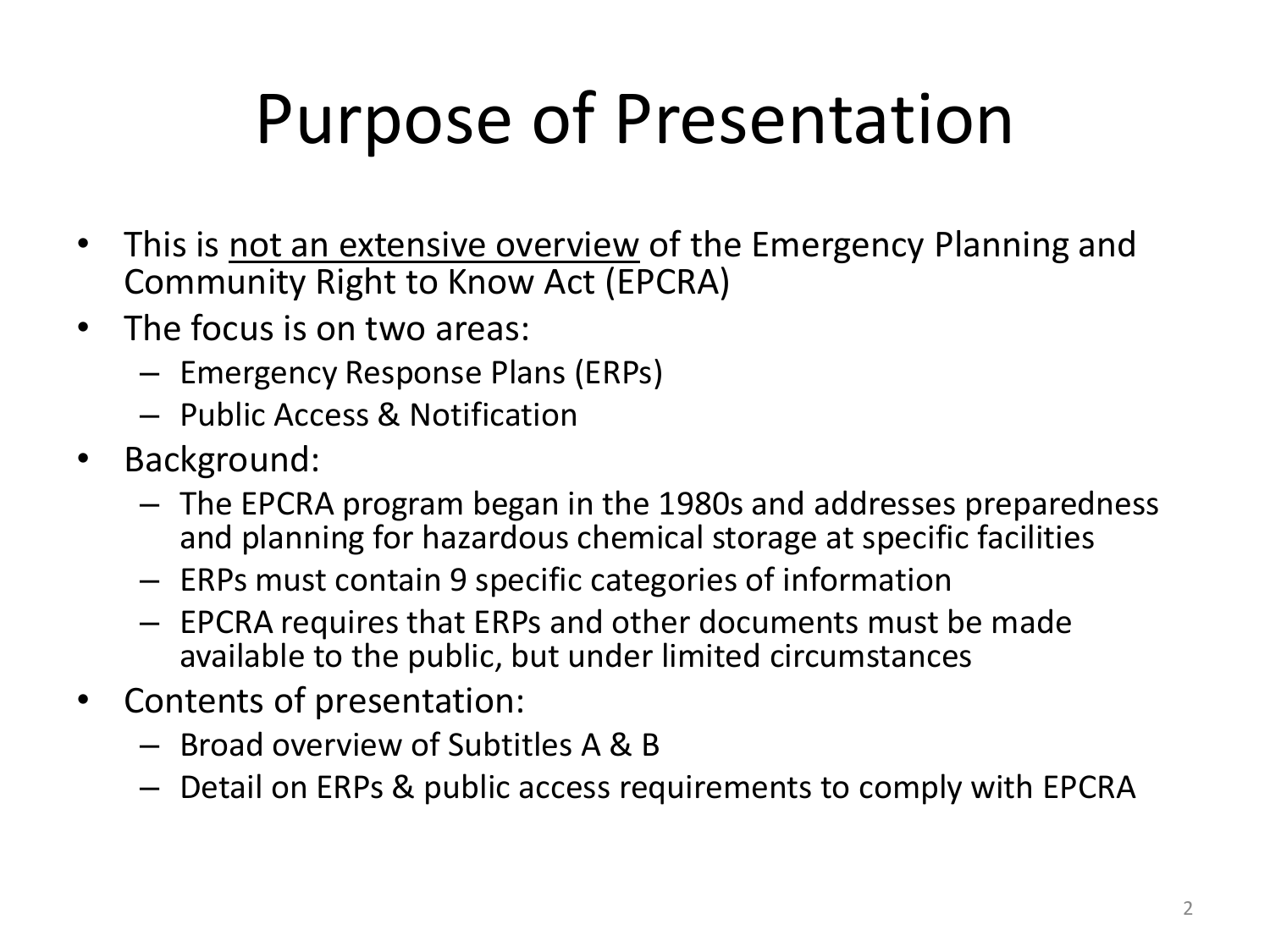# Emergency Planning and Community Right to Know Act

- Subtitle A
	- Emergency Planning and Notification
		- State Emergency Response Commission (SERC) & Local Emergency Planning Committee (LEPC) Establishment
		- Substances & Facilities Covered & Notification
		- Comprehensive Emergency Response Plans
		- Emergency Notification
		- Emergency Training & Review of Emergency Systems
- Subtitle B
	- Reporting Requirements
		- Material Safety Data Sheets
		- Emergency & Hazardous Chemical Inventory Forms
		- Toxic Chemical Release Forms
- Public Access & Publication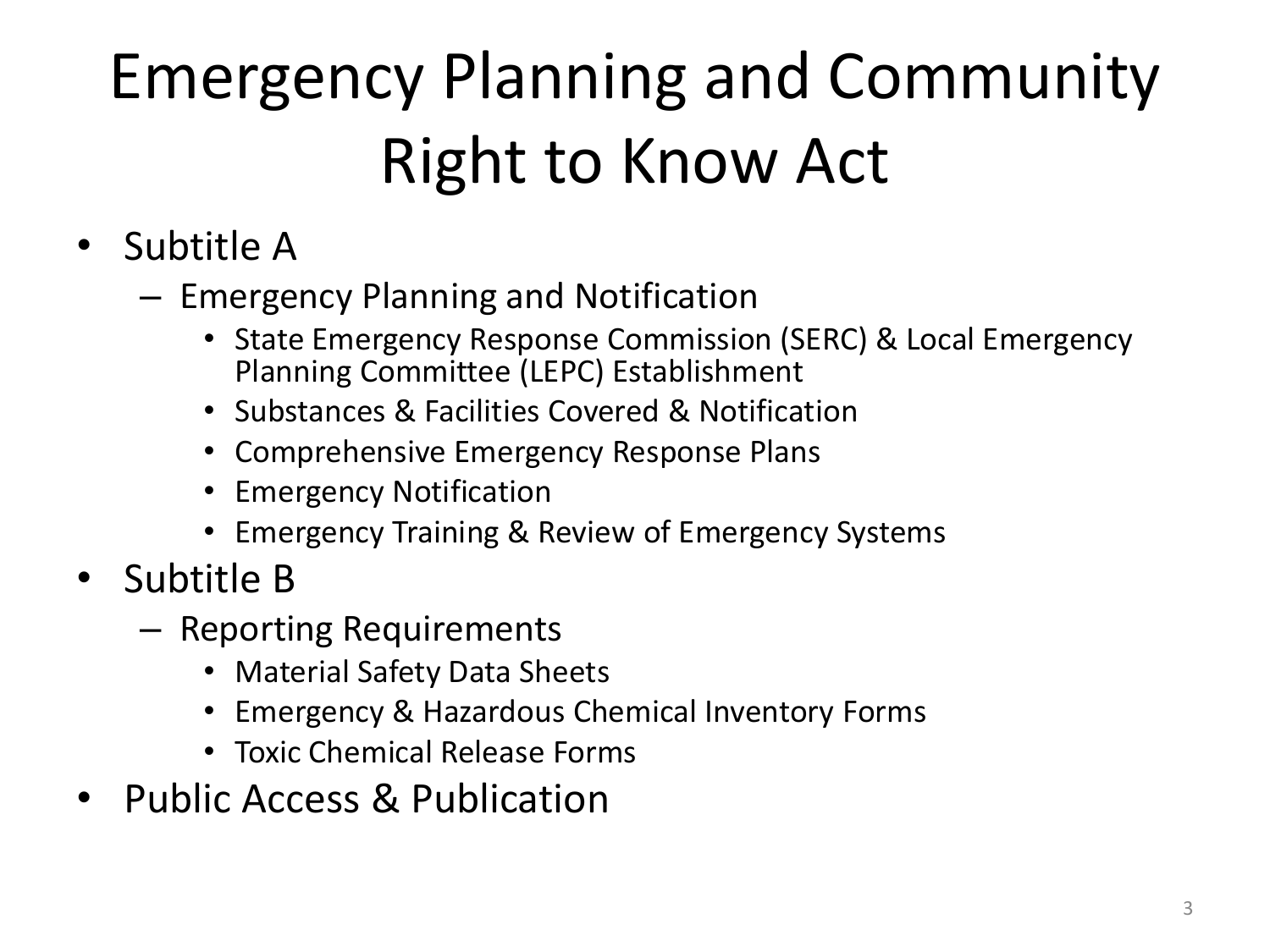# Subtitle A Emergency Planning & Notification

- SERC & LEPC establishment: (42 USC § 11001)
	- Governor Kean Executive Order #161 in 1987 established the NJ SERC
	- NJ SERC established the NJ LEPCs
- Substances and Facilities subject to EPCRA (42 USC § 11002)
	- Substances are subject to EPCRA if contained in the Environmental Protection Agency's published "list of extremely hazardous substances"
	- Facilities are subject to EPCRA if:
		- an "extremely hazardous substance" is present at the facility and
		- in an amount in excess of the threshold quantity established in EPA regulations
- **Emergency Response Plans (42 USC § 11003)** 
	- **LEPCs complete ERPs and review at least annually**
- Emergency Notification (42 USC § 11004)
	- Owners/operators must provide notices if extremely hazardous substances are released from their facilities, including follow-up notices
- Emergency Training (42 USC § 11005)
	- EPCRA authorizes Federal trainings and grants to support them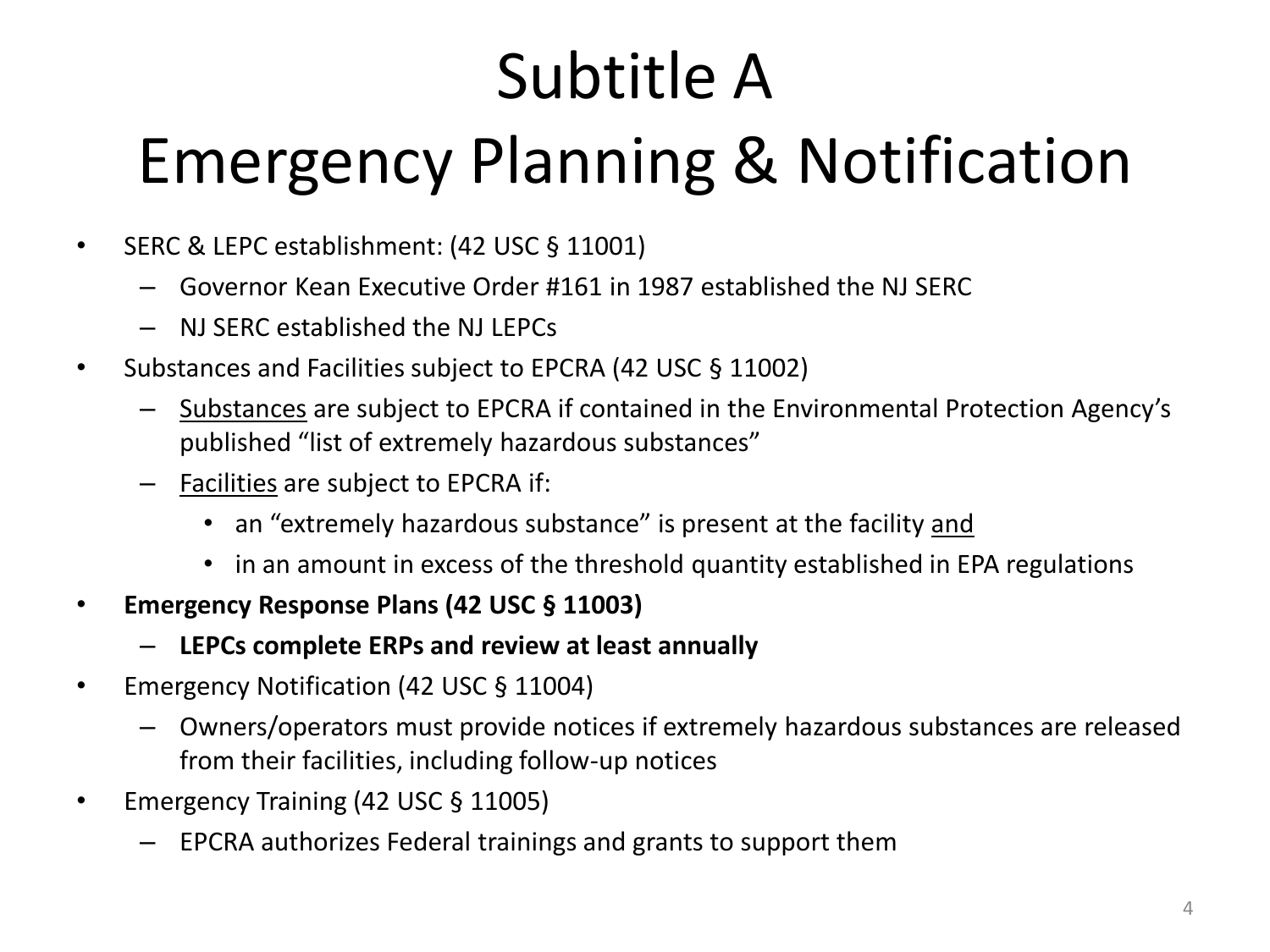# Subtitle B Reporting Requirements

- Material Safety Data Sheets (42 USC § 11021)
	- Owner or operator of a facility required to have a MSDS under the Occupational Safety and Health Act of 1970 (OHSA) submits a MSDS for each chemical or a list of chemicals to the SERC, LEPCs, and fire departments
- Emergency and Hazardous Chemical Inventory Forms (42 USC § 11022)
	- The owner or operator of a facility required to have a MSDS under OSHA submits an emergency and hazardous chemical inventory form to the SERC, LEPCs, and fire departments
	- Contains Tier 1 & Tier 2 information for the preceding calendar year
- Toxic Chemical Release Forms (42 USC § 11023)
	- An owner or operator of a facility completes a toxic chemical release form for each toxic chemical that was manufactured, processed, or otherwise used above threshold quantities during the preceding calendar year at a facility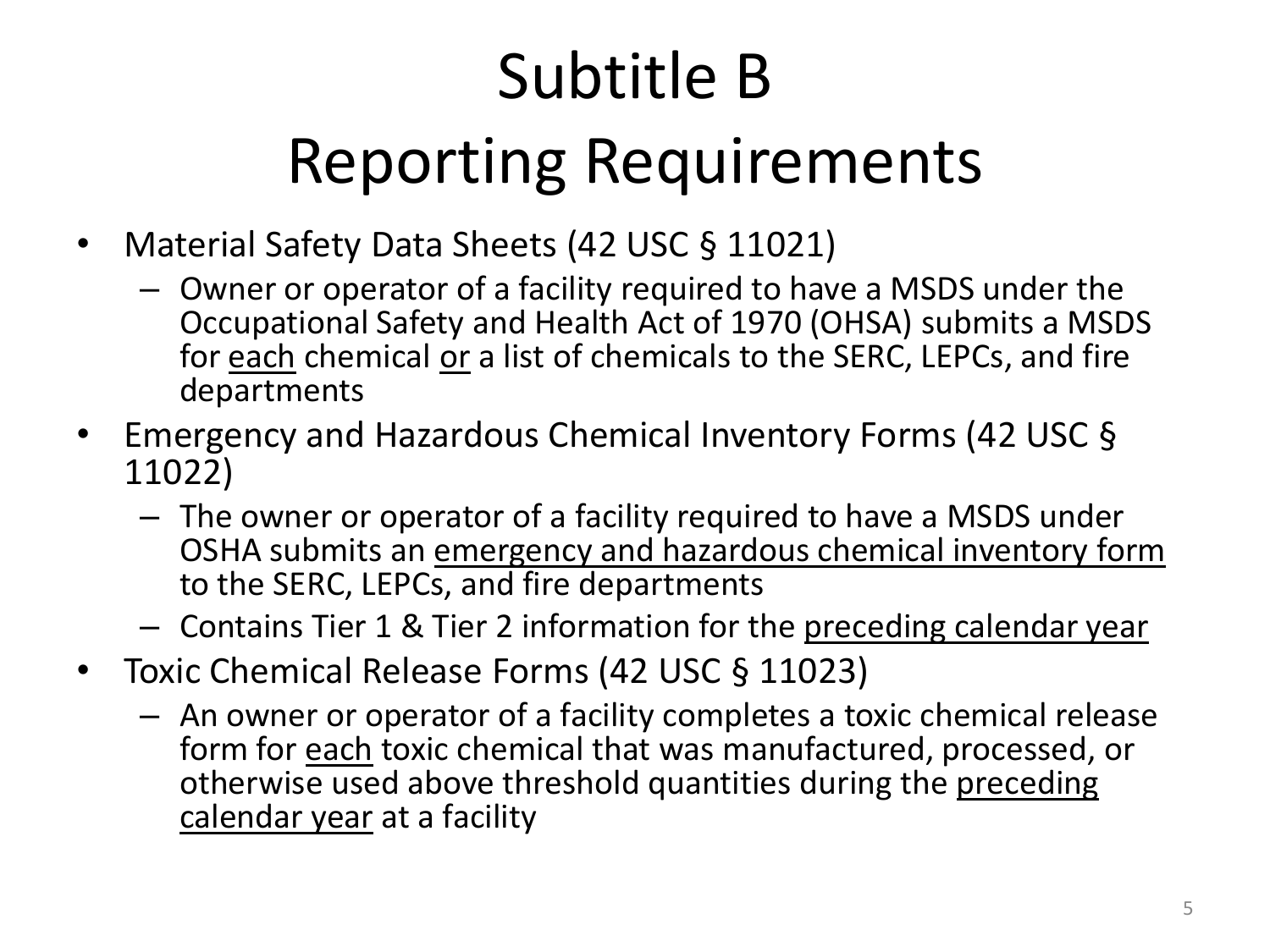### Emergency Response Plan Requirements, Part 1

#### **Nine Minimum requirements for ERPs:**

- 1. Identification
	- Facilities subject to EPCRA
	- Routes used for transporting substances subject to EPCRA
	- Other facilities contributing or subject to risk based on proximity to EPCRA facilities
		- Ex: natural gas facilities (contributing to) or hospitals (subject to)
- 2. Response Procedures
	- Procedures for owners and operators of facilities and local emergency management personnel to respond to release of EPCRA substances
- 3. Emergency Coordinators
	- List of emergency coordinators for the community and for each EPCRA facility
- 4. Notification Procedures
	- For substances released by EPCRA facilities—procedures for timely notification by community and facility emergency coordinators to emergency management personnel and the public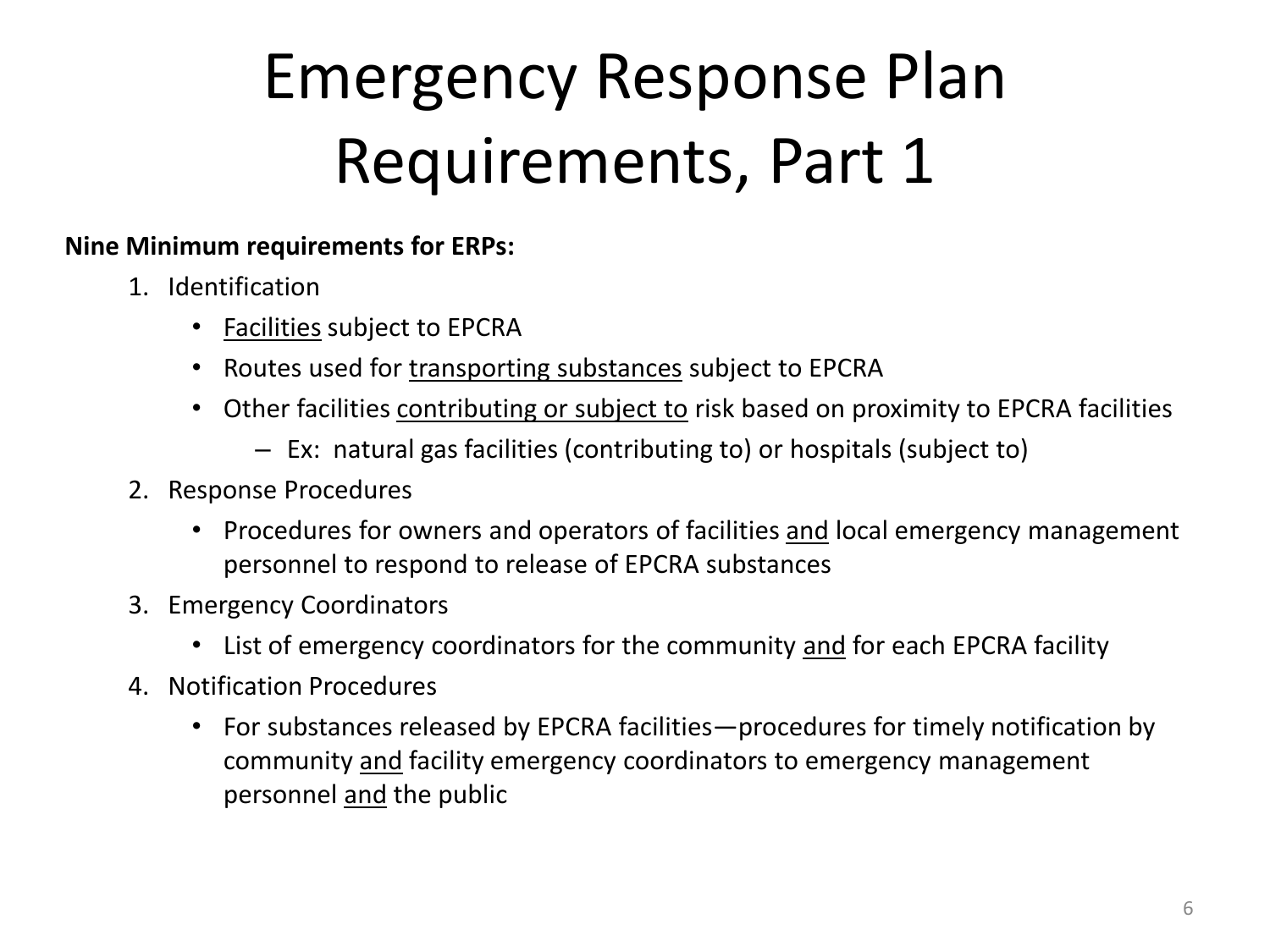### Emergency Response Plan Requirements, Part 2

- 5. Release Detection & Impact
	- Identify methods for determining the occurrence of a release and the area or population likely to be affected by it
- 6. Emergency Equipment & Facilities
	- List emergency equipment and facilities in the community and at each facility and the person(s) responsible for them
- 7. Evacuation Plans
	- Include community evacuation plans and alternate traffic routes
- 8. Training Programs
	- List training programs available related to EPCRA & their schedules
- 9. ERP Exercises
	- Include the methods and schedules for exercising the ERP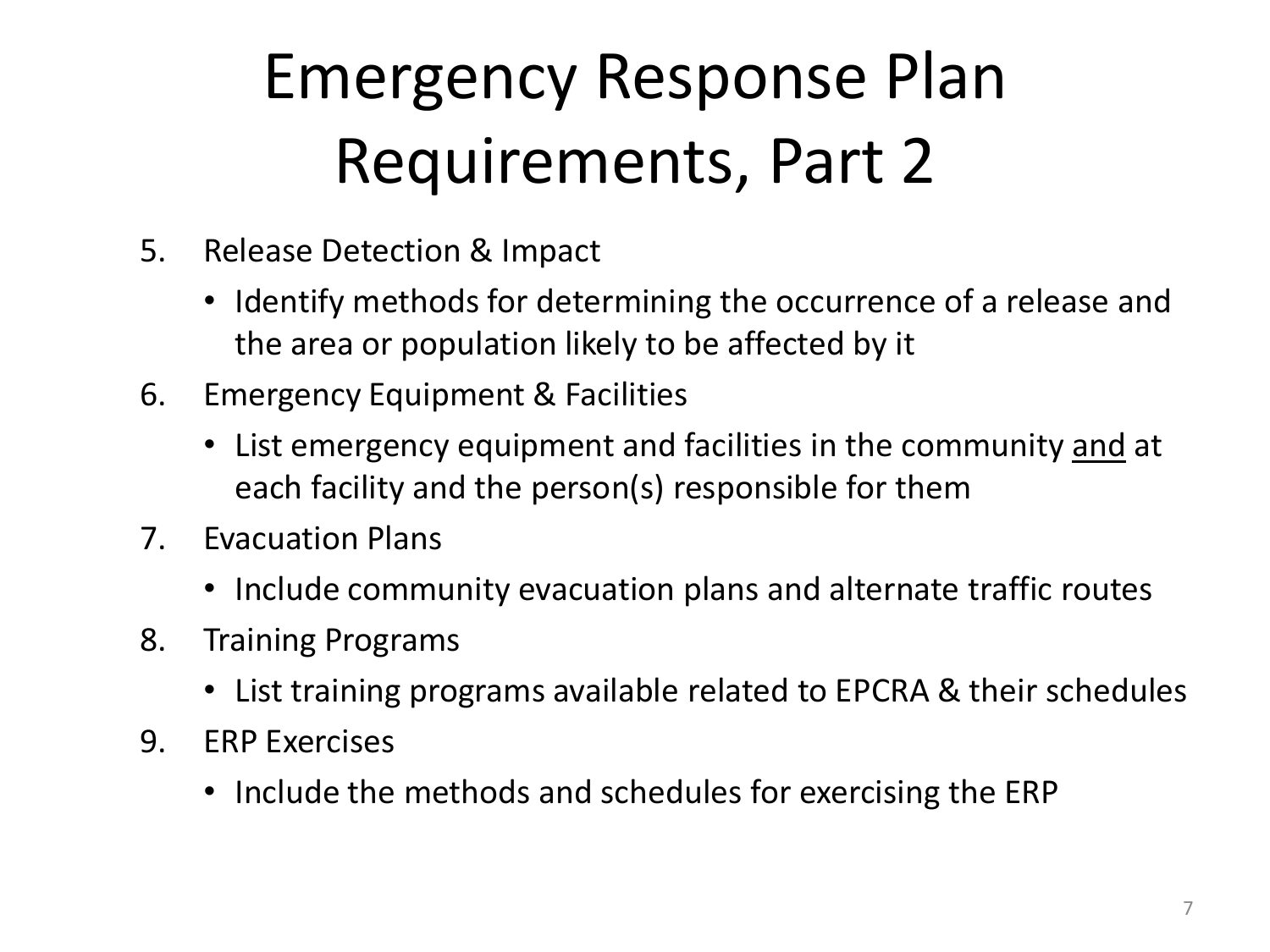#### Emergency Response Plan Requirements, Part 3

- NJOEM Template
	- NJOEM has developed a template for creating an ERP
	- The template includes the 9 minimum areas previously discussed
	- LEPCs must include those 9 areas; additional information is discretionary
- Relationship with EOP Hazmat Annexes
	- EOP hazmat annexes may already incorporate some of the information required in an ERP
	- But unless all ERP requirements are included, the EOPs do not satisfy EPCRA
	- To comply with EPCRA, LEPCs have a choice:
		- Maintain two separate plans: ERP and EOP hazmat annex; OR
		- Maintain only EOP hazmat annex: it must incorporate all ERP requirements
	- But note public access requirements (next topic)
		- EPCRA requires that ERPs be accessible to the public; no such requirement for EOPs
		- Using a hazmat annex to comply with ERP requirements may subject that annex to public disclosure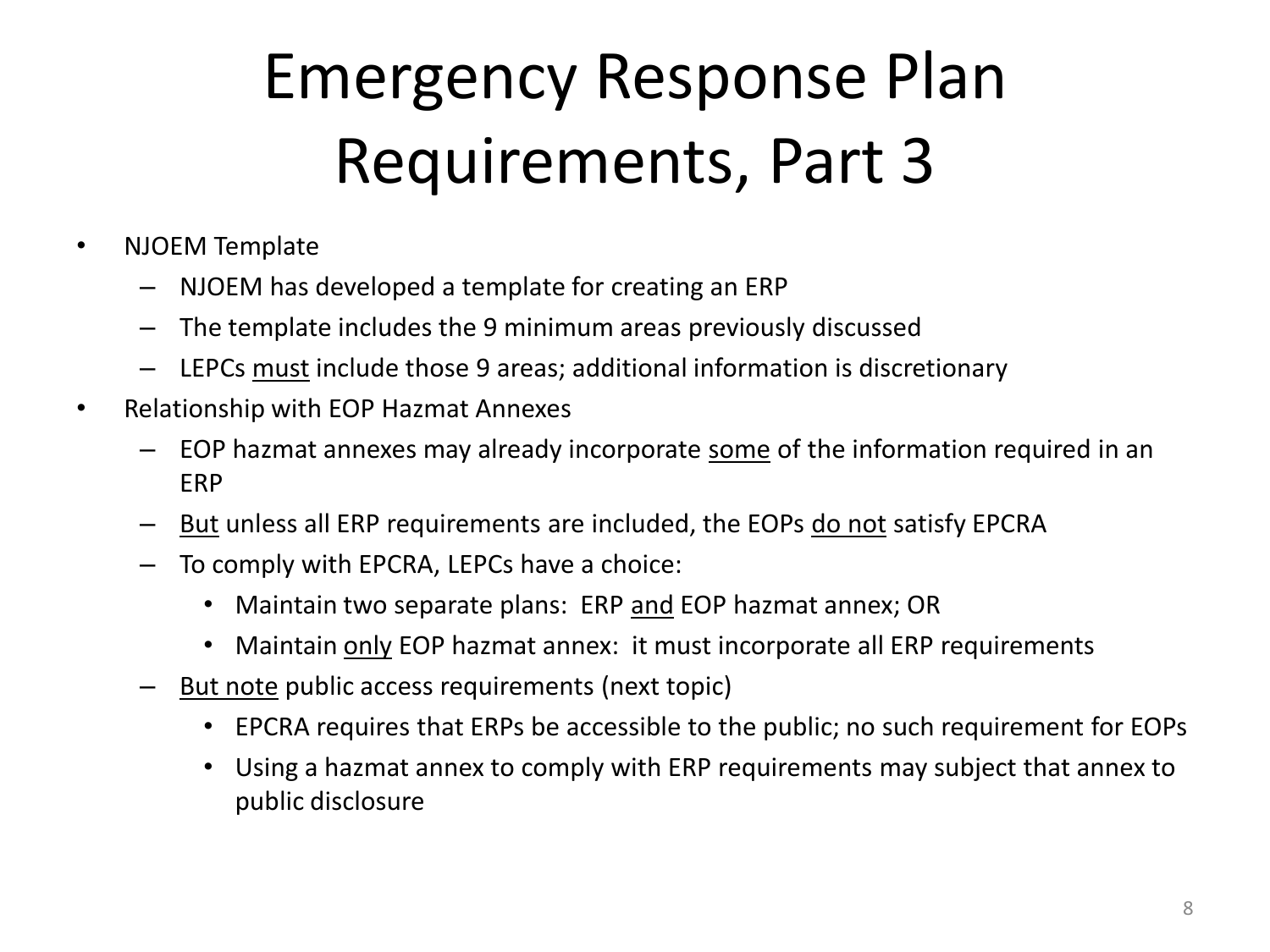#### Public Availability of Plans, Data Sheets, Forms, and Follow-up Notices, Part 1

- EPCRA mandates public access to the ERP and other documents (42 USC § 11044)
- LEPCs must make available the following:
	- ERP
	- MSDS
	- List of hazardous chemicals requiring a MSDS
	- Emergency and Hazardous Chemical Inventory Forms
	- Toxic chemical release forms
	- Follow-up emergency notices
- The next slide discusses how the above documents are made available to the public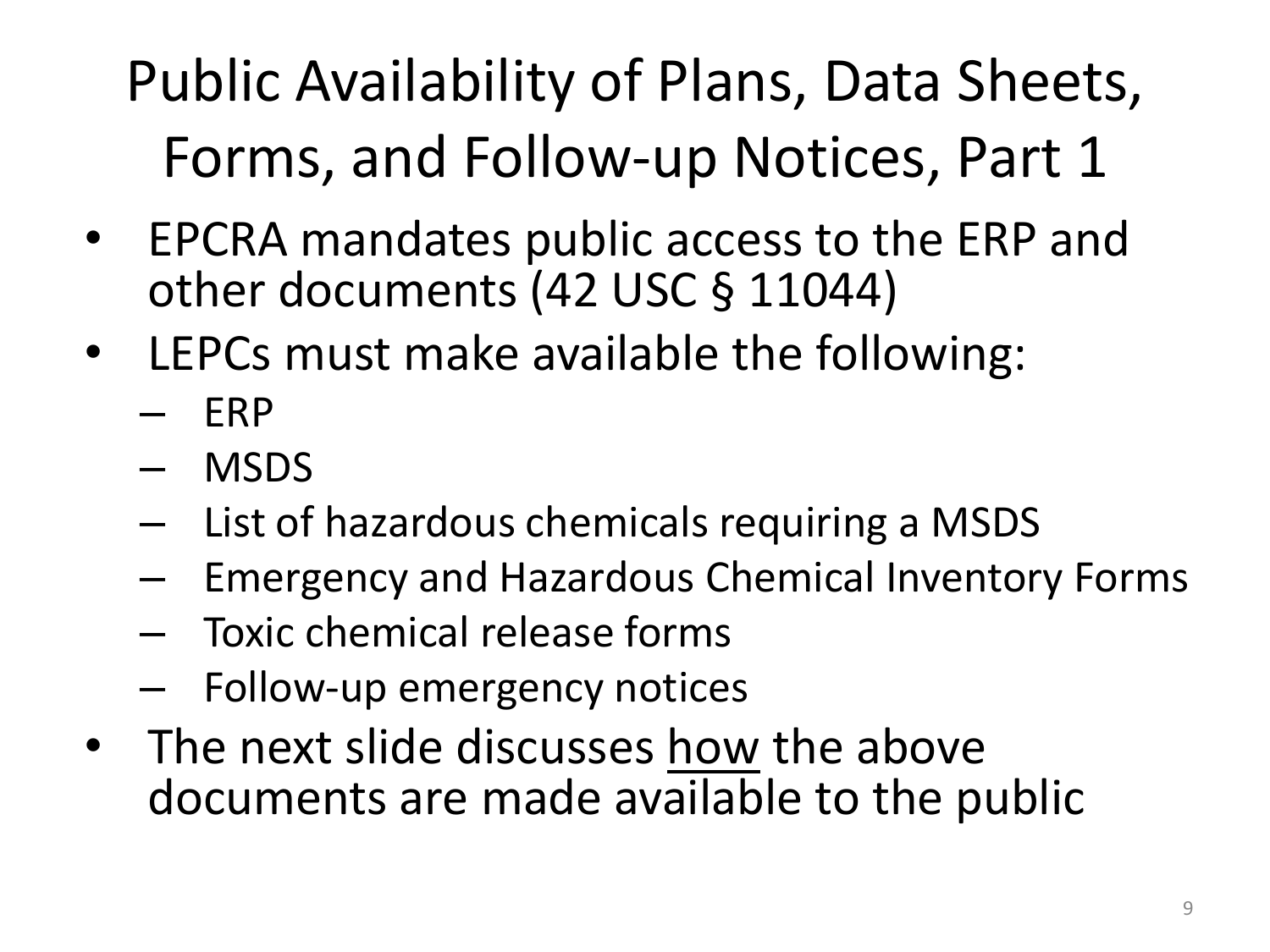#### Public Availability of Plans, Data Sheets, Forms, and Follow-up Notices, Part 2

- Access to the ERP and other documents is limited
	- Requirement is to provide access to documents:
		- During normal working hours
		- At the location(s) determined by the LEPC
	- Ex: A LEPC provides public access to an ERP and other EPCRA documents in a "reading room" (that is, no electronic copying or photography permitted) at the Town Hall between 9:00AM-5:00PM
	- See 42 USC § 11044(a) for further information
- Note: EPCRA permits owners or operators of facilities to request that specific information be withheld from public disclosure as trade secrets or if categorized as Tier II chemicals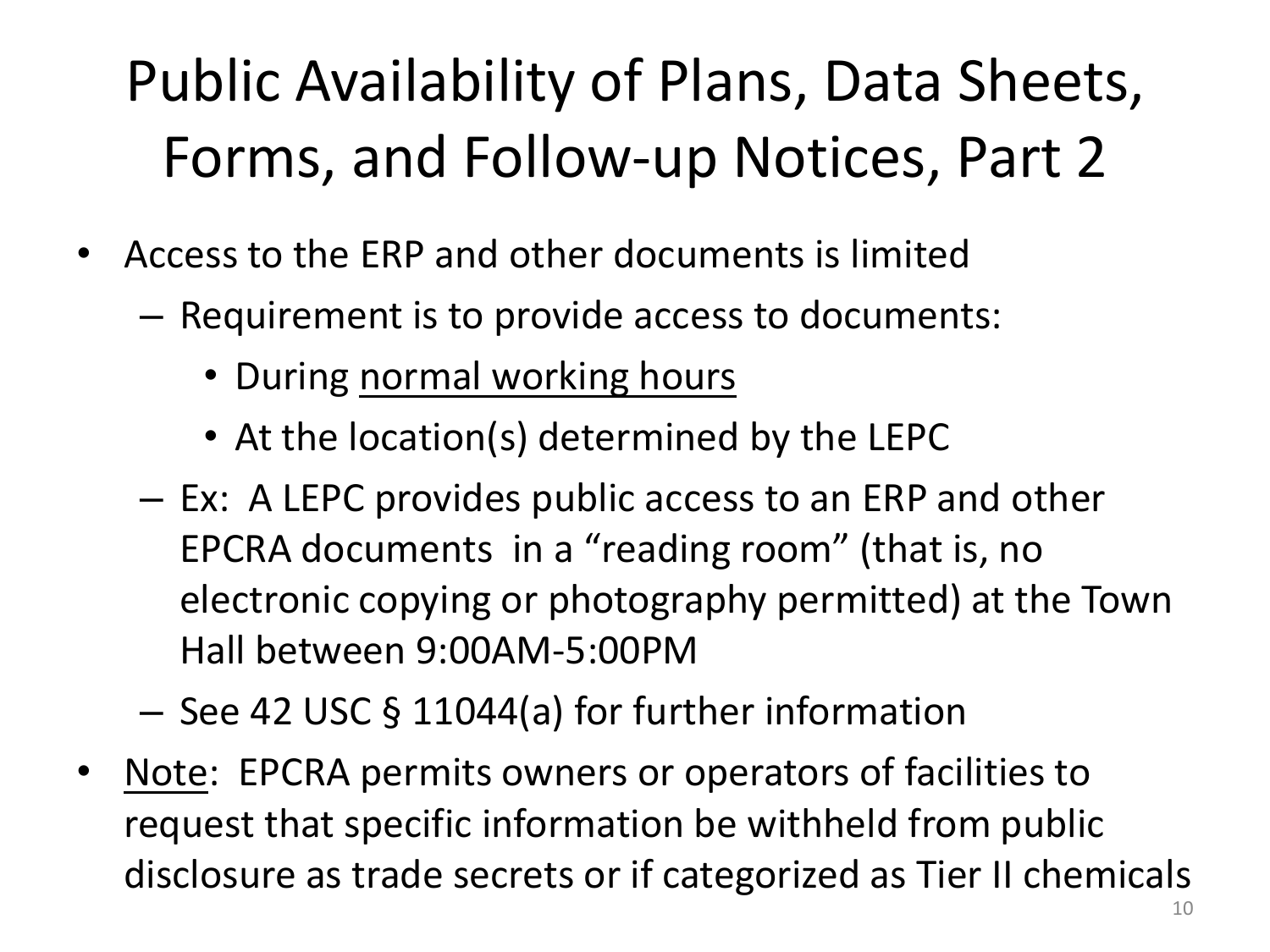Public Availability of Plans, Data Sheets, Forms, and Follow-up Notices, Part 3

Notice of Public Availability

- LEPCs must publish an annual notice in local newspapers that the following information has been submitted pursuant to EPCRA:
	- ERP
	- MSDS
	- Emergency and Hazardous Chemical Inventory Forms
	- A statement that Follow-up Emergency Notices may be issued
- The notice must also announce the location where members of the public may review the EPCRA documents received by the LEPC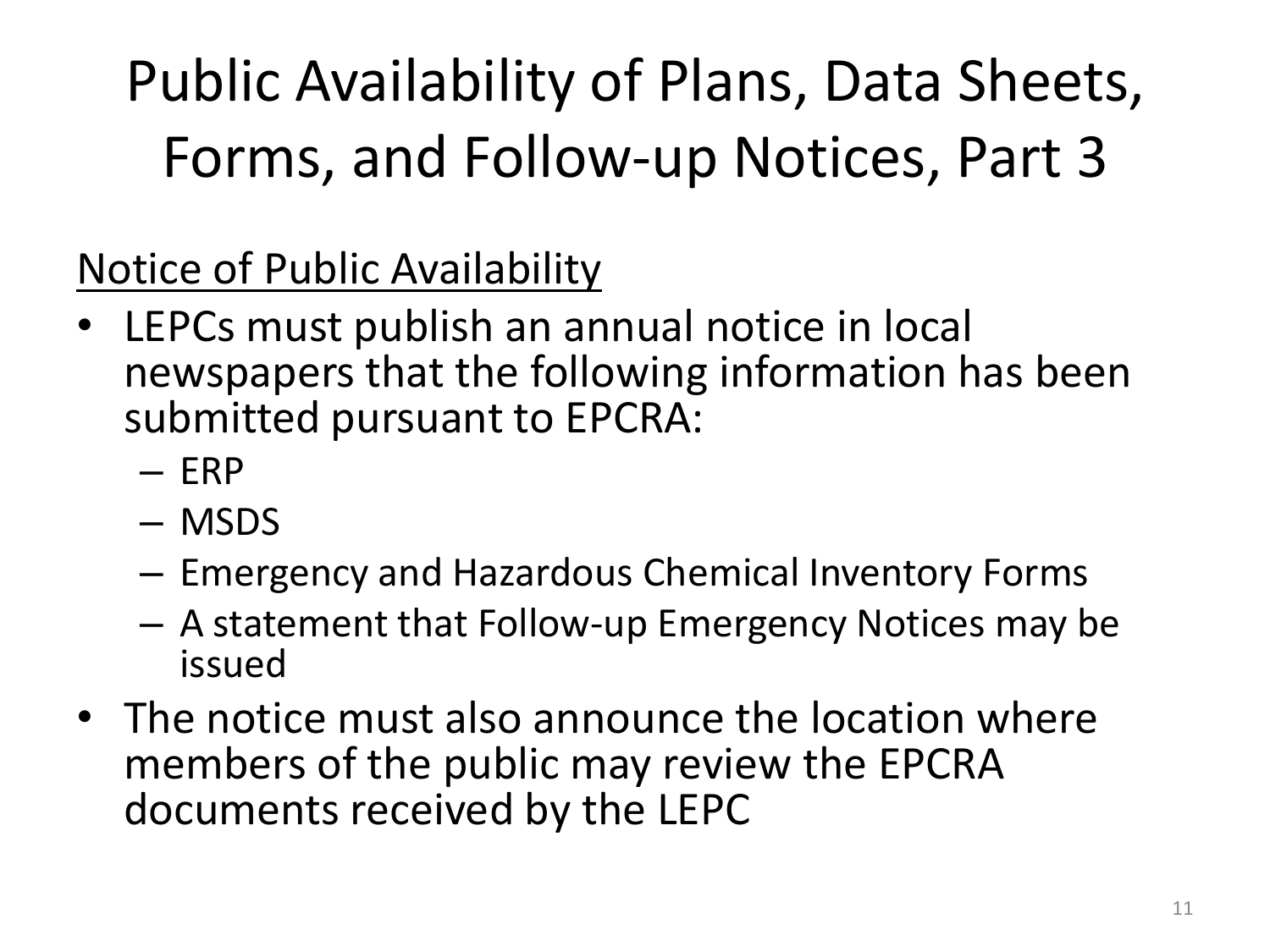#### Emergency Operations Plans & OPRA

- A SERC or a county or local OEM may receive OPRA requests for access to that agency's EOP
- Do not confuse OPRA requests for EOPs with EPCRA's public access requirements for ERPs
- Disclosure of an EOP under OPRA is different than public access of an ERP under EPCRA
	- But be aware that incorporating an ERP into an EOP may subject some or all of that EOP to disclosure under EPCRA's public access requirements
- NJOEM cannot offer legal advice to a LEPC or a local or county OEM, but provides the following information that may be useful for municipal or county counsel when reviewing OPRA requests for EOPs
- McGreevey Executive Order 21 (2002), Paragraph 1(a) exempts the following from the definition of a "government record" and from that, disclosure under OPRA:
	- "Any government record where the inspection, examination or copying of that record would substantially interfere with the State's ability to protect and defend the State and its citizens against acts of sabotage or terrorism, of which, if disclosed, would materially increase the risk or consequences of potential acts of sabotage or terrorism"
	- Note that this provision applies to all levels of government—State, county, municipal, and school district
- Also see the Government Records Council's decision in Complaint No. 2005-193 that denied an OPRA request for a county's EOP based on E.O. 21, Paragraph 1(a)